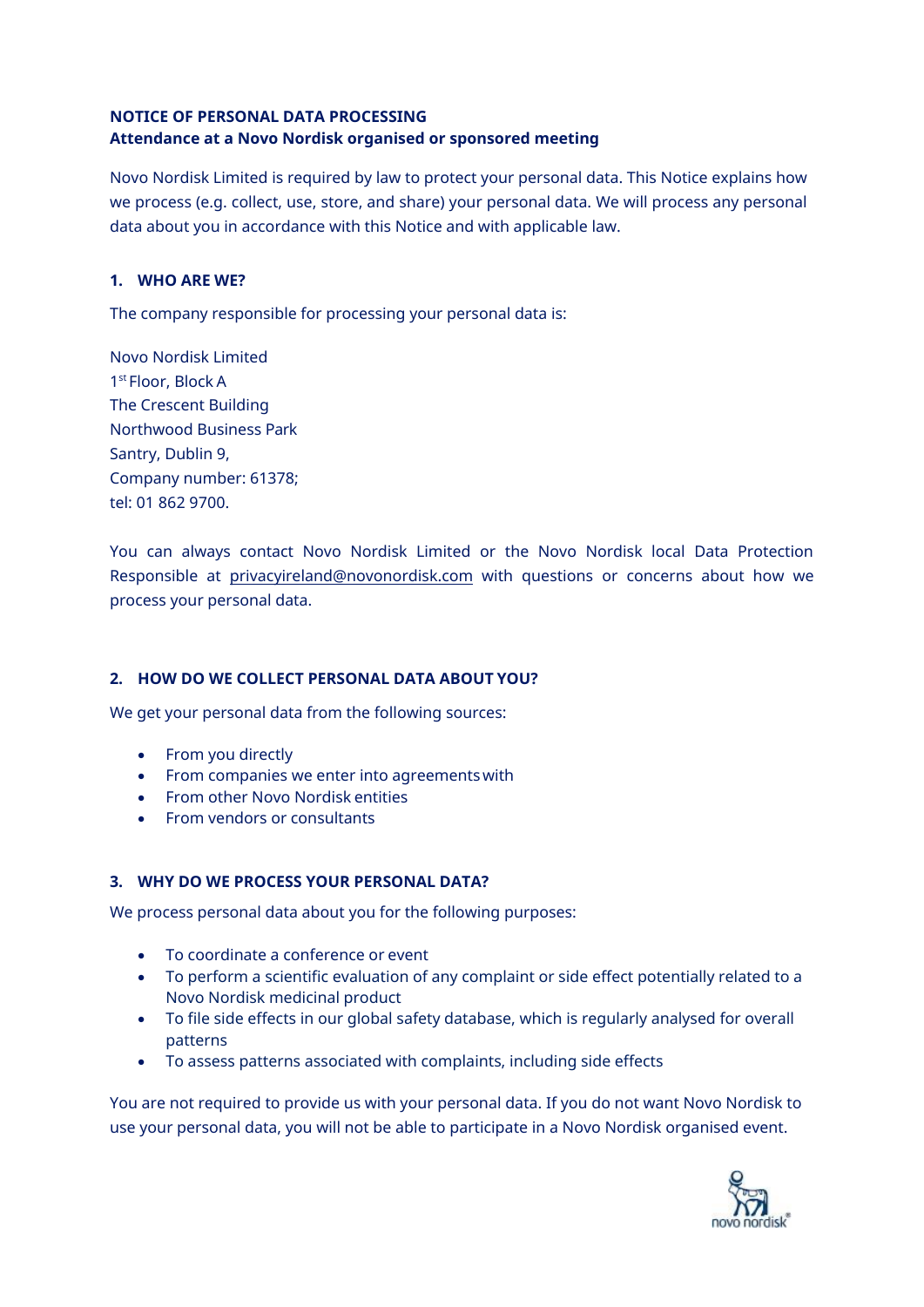## **4. WHAT PERSONAL DATA DO WE PROCESS ABOUT YOU?**

For the purposes described above in Section 3, we may process the following types of personal data:

- Contact information (name, address, telephone number, email address);
- Data concerning health and medicinal products you are using (should this information be shared by you);
- Data concerning sex life or sexual orientation (should this information be shared by you);
- Data concerning your racial or ethnic origin (should this information be shared by you);
- Data regarding political opinions or religious or philosophical beliefs (should this information be shared by you)

### **5. WHY ARE WE ALLOWED BY LAW TO PROCESS YOUR PERSONAL DATA?**

Our processing of your personal data requires a legal basis. By law, we are allowed to process your personal data described above in Section 4 based on the following legal bases:

- You gave consent for us to process your personal data or;
- The processing is necessary for our compliance with a legal obligation

### **6. HOW DO WE SHARE YOUR PERSONAL DATA?**

We may share your personal data with:

- Suppliers or vendors that assist our company (e.g., consultants, IT service providers, financial institutions, law firms, license partners)
- Other Novo Nordisk entities (e.g., Novo Nordisk affiliates in othercountries)
- Public authorities, including health and/or regulatory authorities
- Other pharma companies, if a side effect is considered related to their product(s)

# **7. WHEN DO WE TRANSFER YOUR PERSONAL DATA OUTSIDE THE EU/EAA?**

We therefore use the following safeguards, as required by law, to protect your personal data in case of such transfers:

- The transfer is to a Novo Nordisk entity covered by Novo Nordisk's Binding Corporate Rules, available a[t https://www.novonordisk.com/about-novo-nordisk/corporate](https://www.novonordisk.com/about-novo-nordisk/corporate-governance/personal-data-protection.html)[governance/personal-data-protection.html.](https://www.novonordisk.com/about-novo-nordisk/corporate-governance/personal-data-protection.html)
- The destination countries are deemed by the EU Commission to have an adequate level of protection of personal data
- We have entered into Standard Contractual Clauses for the Transfer of Personal Data to Third Countries. You can get a copy of the Clauses by contacting us as described in Section 1;